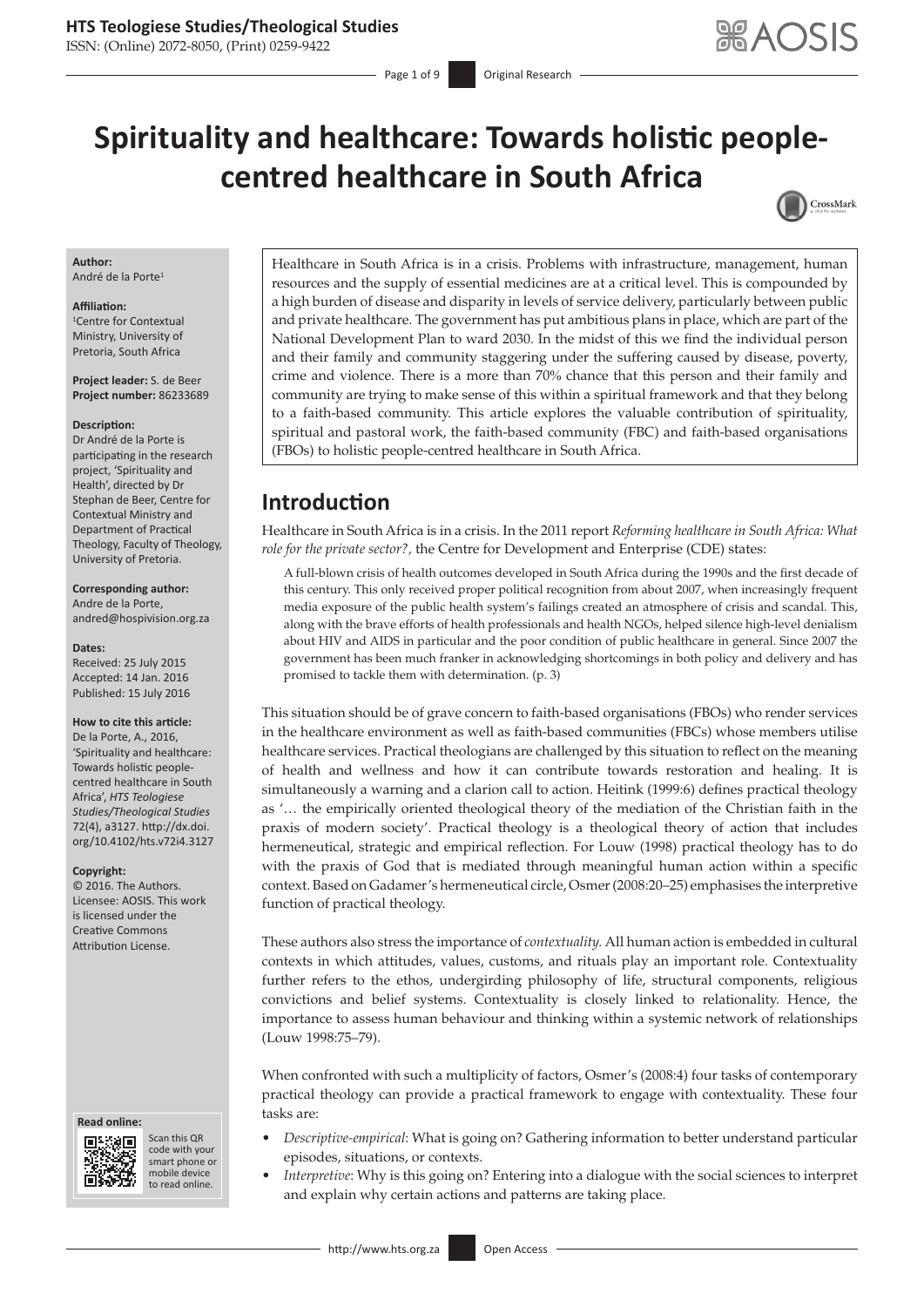- • *Normative*: What ought to be going on? Raising normative questions from the perspectives of theology, ethics and other fields.
- • *Pragmatic*: How might we respond? Forming an action plan and undertaking specific responses that seek to shape the episode, situation, or context in desirable directions.

Keeping in mind that these tasks should not be seen as linear phases, they will serve as a guideline to reflect on the following key question: What is the contribution of spirituality, spiritual and pastoral work and the FBCs and FBOs to holistic people-centred healthcare in South Africa? The first tasks are to understand the 'what' and 'why' of the situation with regard to spirituality and healthcare. In the second part of the article normative and pragmatic questions will be addressed.

# **The South African healthcare situation**

According to the World Health Organisation (2010:1–5) a wellfunctioning health system responds in a balanced way to a population's needs and expectations by improving the health status of individuals, families and communities. The function of the health system is also to defend the population against what threatens its health, to protect people against the financial consequences of ill-health, to provide equitable access to people-centred care and to make it possible for people to participate in decisions affecting their health and health system. For a healthcare system to render quality health services to all people, when and where they need them, it requires a robust financing mechanism, a well-trained and adequately paid workforce, reliable information on which to base decisions and policies, well-maintained facilities and logistics to deliver quality medicines to individuals and populations. Healthcare includes preventative, curative and palliative services.

The public health sector is institutionally fragmented and characterised by a poor standard of infrastructure, skills shortages, poor staff attitudes, low levels of patient satisfaction, incompetent management, continuing human resources and financial crises, and with starkly different health outcomes for different socio-economic groups. The Department of Health's *Strategic Plan for 2010–2013* and *10 Point Plan for 2009–2014* has been developed to address these challenges. In its August 2011 *Green Paper on National Health Insurance*, the government set the ambitious goal of achieving universal access to quality healthcare over the next fourteen years. Unfortunately, there are also significant levels of misunderstanding and mistrust between various role players, often as a result of ideological differences and resentment over the disparity in resource levels.

The above-mentioned CDE report (2011) further highlights the complexities of the South African health sector:

The coexistence between a failing public health sector and a private sector that serves a significant minority with high quality healthcare is the most contentious aspect of the health reform debate in South Africa. There is a widespread tendency in this debate to dismiss the contribution of the private sector to overall health outcomes, to be suspicious of the motives of private health sector players and to challenge the very legitimacy of private health provision. (p. 15)

It should be emphasised that there are also many dedicated people working under exceptionally difficult conditions in public health services. Some notable successes have also been achieved. This should be recognised, along with the failings of the public system. The CDE report (2011:50) also highlights the successful elements of existing public–private partnerships. Private service-providers deliver care of consistently high quality to far more people than is usually acknowledged. The fact that it is private, and that some parts of it operate for profit, does not detract from this. The country should play to its strengths and turn a deteriorating situation through a collaborative national approach. The National Planning Commission (2013:12–22) has identified healthcare as one of 10 key strategic areas in the National Development Plan.

# **Spirituality and healthcare: An overview**

A World Health Organisation report published in 1998 recognised that:

… until recently the health professions have largely followed a medical model, which seeks to treat patients by focusing on medicines and surgery, and gives less importance to beliefs and to faith – in healing, in the physician and in the doctor–patient relationship. This reductionism or mechanistic view of patients as being only a material body is no longer satisfactory. Patients and physicians have begun to realise the value of elements such as faith, hope and compassion in the healing process. The value of such 'spiritual' elements in health and quality of life has led to research in this field in an attempt to move towards a more holistic view of health that includes a non-material dimension (emphasising the seamless connections between mind and body). (p. 2)

In the same year the Duke University's Center for Spirituality, Theology and Health (CSTH) was founded. In the document *Vision, mission, accomplishments and future plans* (1998), the mission of the CSTH is summed up as follows:

(1) Conduct research on the relationships between religion, spirituality, and health, (2) train others to do so, (3) interpret the research for clinical and societal applications, (4) explore the meaning of the research findings within the context of theological positions, and (5) discuss how those theological positions might inform the design of future research. (p. 1)

As part of the work of the Centre, Koenig, McCullough and Larson published the *Handbook of religion and health* in 2001. Their research covers the whole of medicine and is based on 1200 research studies and 400 reviews. The second edition of the handbook was published in 2012 and now includes a review of more than 3000 studies (Koenig, King & Carson 2012). The handbook covers an overview on the effect of religion on health. It has a section on the relationship between religion and mental health covering subjects such as well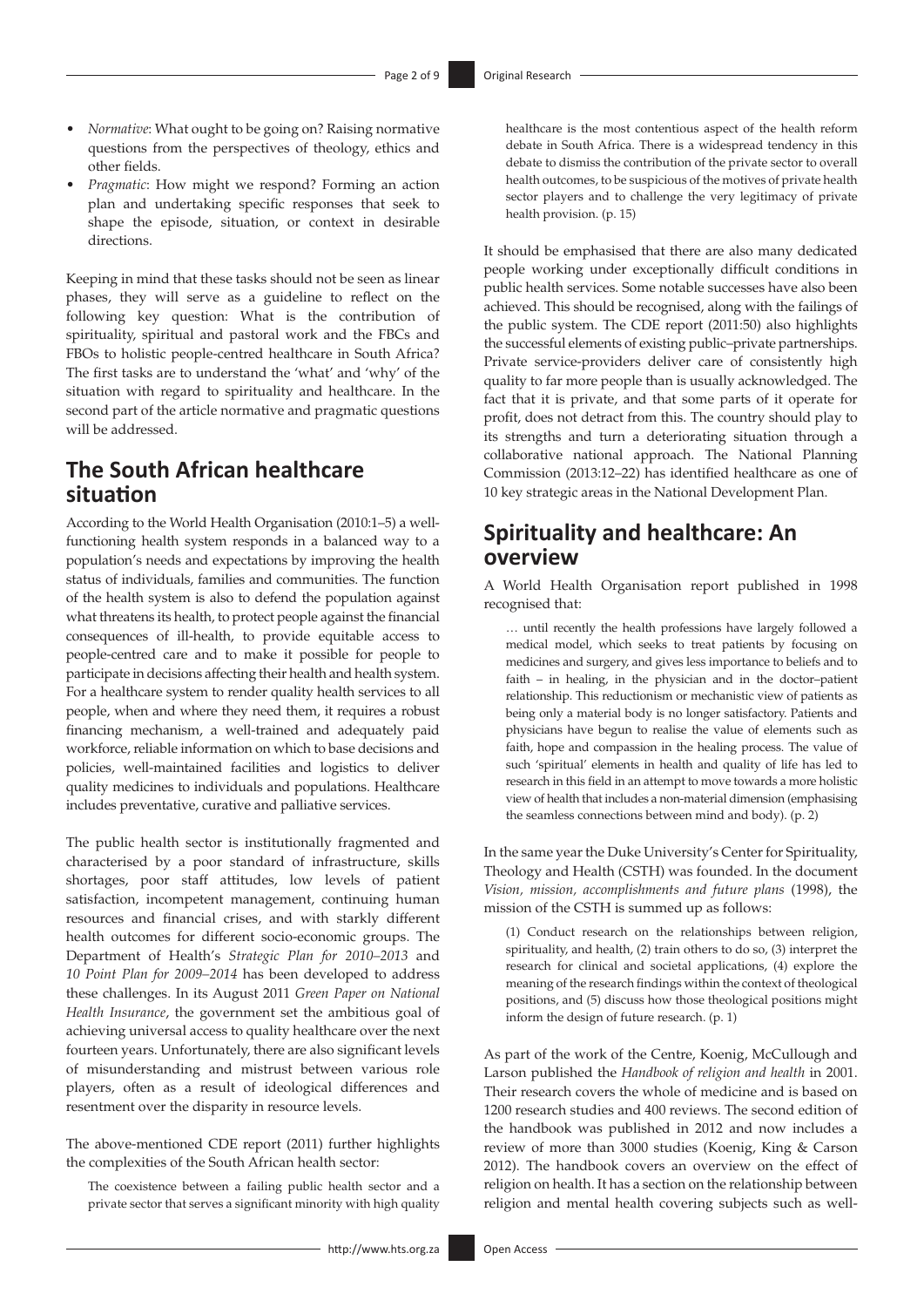being, depression, suicide, anxiety disorders as well as alcohol and drug abuse. The discussion on the relationship between religion and physical health addresses heart disease, hypertension, Alzheimer's disease and dementia, immune functions, cancer and mortality. Health behaviours and disease prevention are also positively influenced by religion. In conclusion Koenig *et al.* (2012) state:

What have all these studies found? While some report that Religion/Spirituality (R/S) people experience worse mental health (4%) and poorer physical health (8.5%), many more studies (over eighteen hundred) find significant positive relationships between R/S involvement and mental or physical health. Indeed, at least two-thirds of these studies report that R/S people experience more positive emotions (well-being, happiness, life satisfaction), fewer emotional disorders (depression, anxiety, suicide, substance abuse), more social connections (social support, marital stability, social capital) and live healthier lifestyles (more exercise, better diet, less risky sexual activity, less cigarette smoking, more diseases screening, better compliance with treatment). (pp. 600–601)

The George Washington Institute for Spirituality and Health (GWish) was established in May 2001 as a leading organisation on education and clinical issues related to spirituality and health. The mission of GWish is to work toward 'a more compassionate system of healthcare by restoring the heart and humanity of medicine through research, education and policy work focused on bringing increased attention to the spiritual needs of patients, families and healthcare professionals' (GWish, n.d.). In 2012 the director of GWish (Puchalski) was one of the editors of the *Oxford textbook on spirituality in healthcare* (Cobb, Puchalski & Rumbold 2012). The textbook is wide ranging and addresses issues such as personhood, belief, hope, meaning making, compassion, dignity, suffering and the role of culture. In the practice section aspects relating to models of spiritual care, nursing, psychiatry, social work, care of children and palliative care are discussed. The textbook also offers sections on research, policy and education. Pellegrino (in Cobb *et al.* 2012) observes:

Experienced clinicians have long known that true healing extends beyond the artful use of medical knowledge. They grasped intuitively that serious or fatal illness was an ontological assault, an existential assault on the whole of the patient's lived world. To heal, the physician must recognise the starkness of the patient's encounter with his own finitude, i.e. with his mortality and inherent limitations. Healing of the psychosocial-biological is of itself insufficient to repair existential disarray of the patient's life without recognizing the spiritual origins of the disarray. (p. 22)

The Forschungsinstitut für Spiritualität und Gesundheit (FISH; Research institute for Spirituality and Health) was established in 2005 at the University Hospital in Bern, Switzerland and functions as a research network for Europe. Since 2008 the FISH has also organised the bi-annual conference on this theme. During the second European Conference on Religion, Spirituality and Health (Bern, May 2010) the representatives of different European and international organisations and initiatives gathered for a special meeting and founded the International Society on Spirituality, Religion and Health (ISSRH), dedicated to

research, education and practice. The first Australian conference on spirituality and health was held in 2005 in Adelaide (and thereafter presented bi-annually). The conferences address themes such as forgiveness, compassion, aging and palliative care.

The last ten years have witnessed a dramatic increase in studies of spirituality in healthcare. This research has demonstrated robust links between spirituality and health. What is emphasised throughout is the importance of integrating spirituality into the practice of healthcare. A multidisciplinary approach is needed with the person at the centre, making room for the distinctive perspectives and practices of social scientists, health professionals, chaplains, and clergy. The availability of spiritual and pastoral workers trained to work in healthcare is emphasised throughout the research.

In reviewing the role of spirituality in psychiatry, Culliford (2002:259) indicates a shift in paradigms. Traditional models tend to be reductionist with an emphasis on positivist, empiricist, dualistic and mechanistic approaches. More recent models are constructivist and holistic and take a participant-observer stance. There is a move away from a simple and linear cause and effect interpretation of human action. Postmodern approaches see the world as emergent and consisting of multiple and overlapping realities. In traditional approaches the world is seen as value free and independent from the observer. In the new approach the world is seen as value-laden with intrinsic meaning which is reflected in various interpretations. Inner and outer realities are experienced as interconnected and indivisible.

### **Spiritual and pastoral work in healthcare The need for spiritual and pastoral work in healthcare**

The International Society for Quality in Healthcare ([www.](www.isqua.org) [isqua.org\)](www.isqua.org) is a global organisation for healthcare accreditation of national and regional healthcare facilities. It was founded in 1985 and currently spans 100 countries on 5 continents. ISQua's mission is to inspire, promote and support continuous improvement in the safety and quality of healthcare worldwide. ISQua's accreditation system covers the entire continuum of care, ranging from systems and processes to quality of patient care and performance. It also includes patients and their loved ones who are a valuable resource as in the process of achieving the goal of excellence in healthcare delivery and outcomes. Part of ISQua's accreditation system is based on the WHO *Patient safety assessment manual* (2011). Standard B.7.2.3 states: 'The hospital has a place for prayers and meets patients' spiritual and religious needs' (2011:46).

The ISQua system is based on the Planetree model ([www.](www.planetree.org) [planetree.org](www.planetree.org)). Planetree was founded in 1978 and currently its membership comprises over 500 institutions and organisations in five countries. Planetree's philosophy is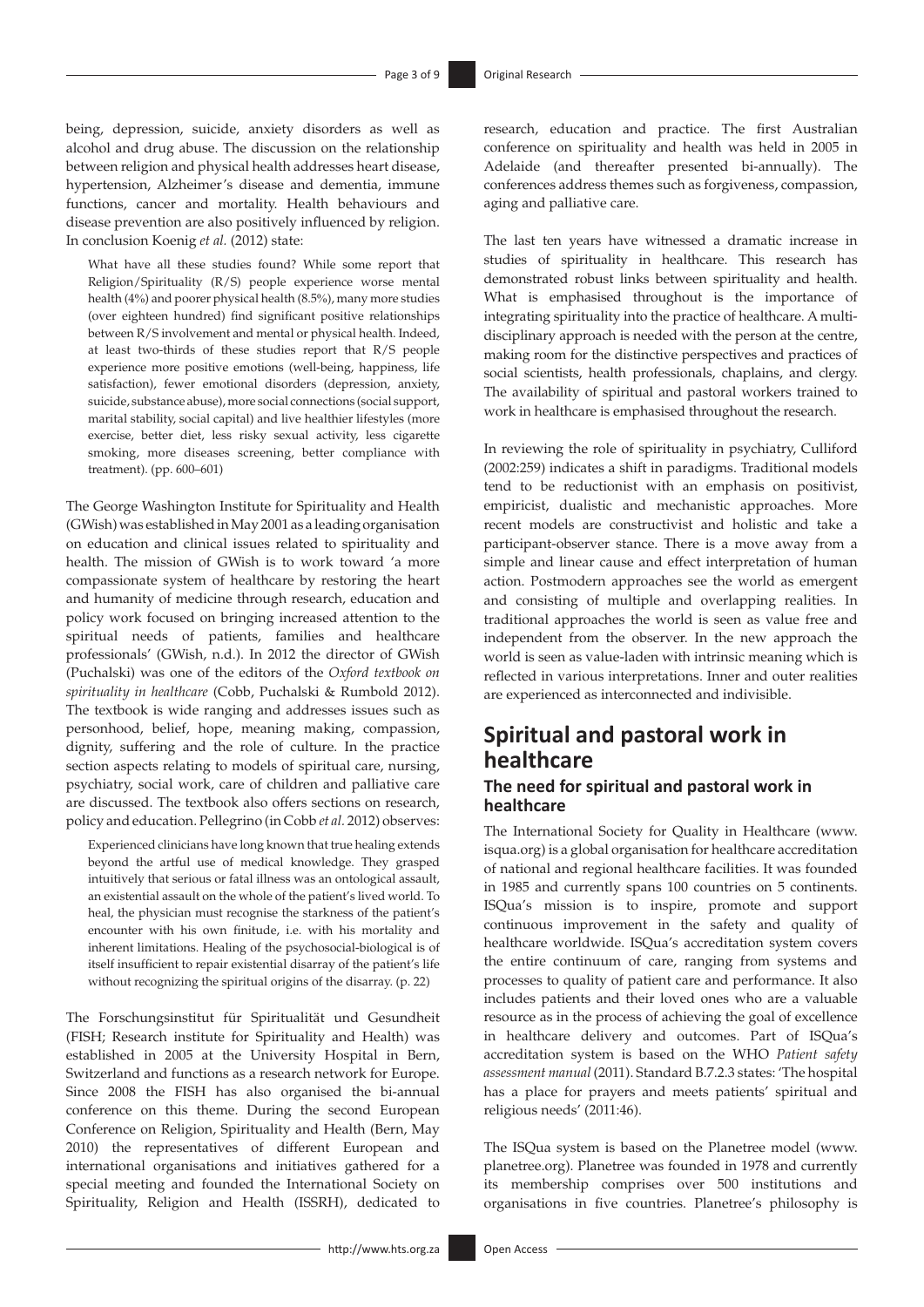based on a simple premise: care should be organised first and foremost around the needs of patients. The Planetree *Patientcentred care improvement guide* (2008) is structured around the following important components of the healthcare experience: communication, personalisation of care, continuity of care, access to information, family involvement, the environment of care, spirituality, integrative medicine, caring for the community and care for the caregiver. The assessment criteria for spirituality include the following (2008:14):

- • Resources are available to staff to educate them on different religious beliefs/traditions related to health and healing.
- Spiritual assessments look beyond a patient's faith traditions to also capture what comforts and centres them.
- Space is available for both quiet contemplation and communal worship.

The Council for Health Service Accreditation in South Africa ([www.cohsasa.org\)](www.cohsasa.org) was established in 1996 to assist healthcare facilities in developing countries to deliver quality healthcare to their clients through sustained improvement, using internationally recognised standards and based on patient safety principles and operational research. COHSASA is accredited by ISQua. The COHSASA *Hospital Standards* (Version 6.6, June 2010 through to July 2014) currently does not have a standard for spirituality. However, the COHSASA *Hospice Palliative Care Standards* (1st edn., August 2010 through to July 2014) does include a standard for spiritual care which states:

7.3.1: The spiritual needs of patients and families are identified and addressed according to their religious and cultural beliefs and values.

#### Intent of 7.3.1

The spiritual care service is managed by a suitably trained and/ or experienced co-ordinator in line with the policies and procedures that guide the service. It provides spiritual counselling and bereavement support to patients and families in line with organisational policies and procedures, which take gender into account. An assessment of spiritual concerns includes, but is not limited to meaning, purpose, beliefs, guilt, forgiveness and unfinished life tasks. Care reflects respect for different religious and cultural beliefs and rituals.

### Criteria for 7.3.1

- A chaplain or spiritual care coordinator who is suitably qualified and experienced coordinates the spiritual care of patients and families.
- Suitably trained spiritual counsellors is available to meet the spiritual needs of patients and/or families when required.
- Spiritual support team members have access to information about different religions and cultural practices related to illness, death and bereavement.
- The spiritual support team facilitates the religious or spiritual rituals important to the patient and family, especially at the time of death.
- Suitably trained spiritual counsellors contributes to the bereavement support of the family and members of the care team are identified.

Spiritual support is documented in the patient's record. (p. 33)

In North America spiritual and pastoral workers who function in the healthcare environment are accredited by the Joint Commission for Accreditation of Pastoral Service (<www.nacc.org>) which has more than 10 000 members. The European Network of Healthcare Chaplaincy [\(http://www.](http://www.enhcc.eu/) [enhcc.eu/](http://www.enhcc.eu/)) consists of representatives from churches, faiths and national associations. Its purpose is to enable its participants, who serve in the area of the multi-disciplinary field of healthcare, to work for the development of professional guidelines required to minister to the existential and spiritual needs of patients, relatives and staff, drawing on personal, religious, cultural and community resources and to promote a high quality standard of healthcare chaplaincy in Europe.

In South Africa there is no statutory requirement or official system in place for accreditation and certification of spiritual and pastoral workers in healthcare. Neetling (2003) has done a study regarding the relevance of pastoral work in South Africa with specific reference to the Southern African Association for Pastoral Work (SAAP; [http://www.saap.za.](http://www.saap.za.net/) [net/\)](http://www.saap.za.net/). Neetling (2003:82) concludes that pastoral counselling is a possible national health resource for healthcare, cost effectiveness, spirituality, social change, reconciliation and multi-cultural application.

### **Clinical pastoral and/or spiritual education**

Internationally the training for accredited and/or certified spiritual and pastoral care workers is based on the principles and practices of Clinical Pastoral Education (CPE). Anton T. Boisen (1876–1965) coined the phrase 'the living human document'. He is widely regarded as the founder of the CPE movement in the USA. The Association for Clinical Pastoral Education (ACPE; <http://www.acpe.edu/>) defines CPE as an interfaith professional education for ministry. It brings theological students and ministers of all faiths (pastors, priests, rabbis, imams and others) into supervised encounter with persons in crisis. Out of an intense involvement with persons in need, and the feedback from peers and teachers, students develop new awareness of themselves as persons and of the needs of those to whom they minister. From theological reflection on specific human situations they gain a new understanding of ministry and develop their pastoral identity, interpersonal professional competence, and spirituality, including the skills of pastoral care and counselling, pastoral assessment, integration of theology and ministry, group leadership and pastoral theological reflection. Within the interdisciplinary team process of helping persons, they develop skills in interpersonal and inter-professional relationships.

Ward (2001) has done an extensive review and evaluation of CPE in the South African context. She emphasises that CPE provides a valuable experiential training and personal growth opportunity for spiritual and pastoral counsellors in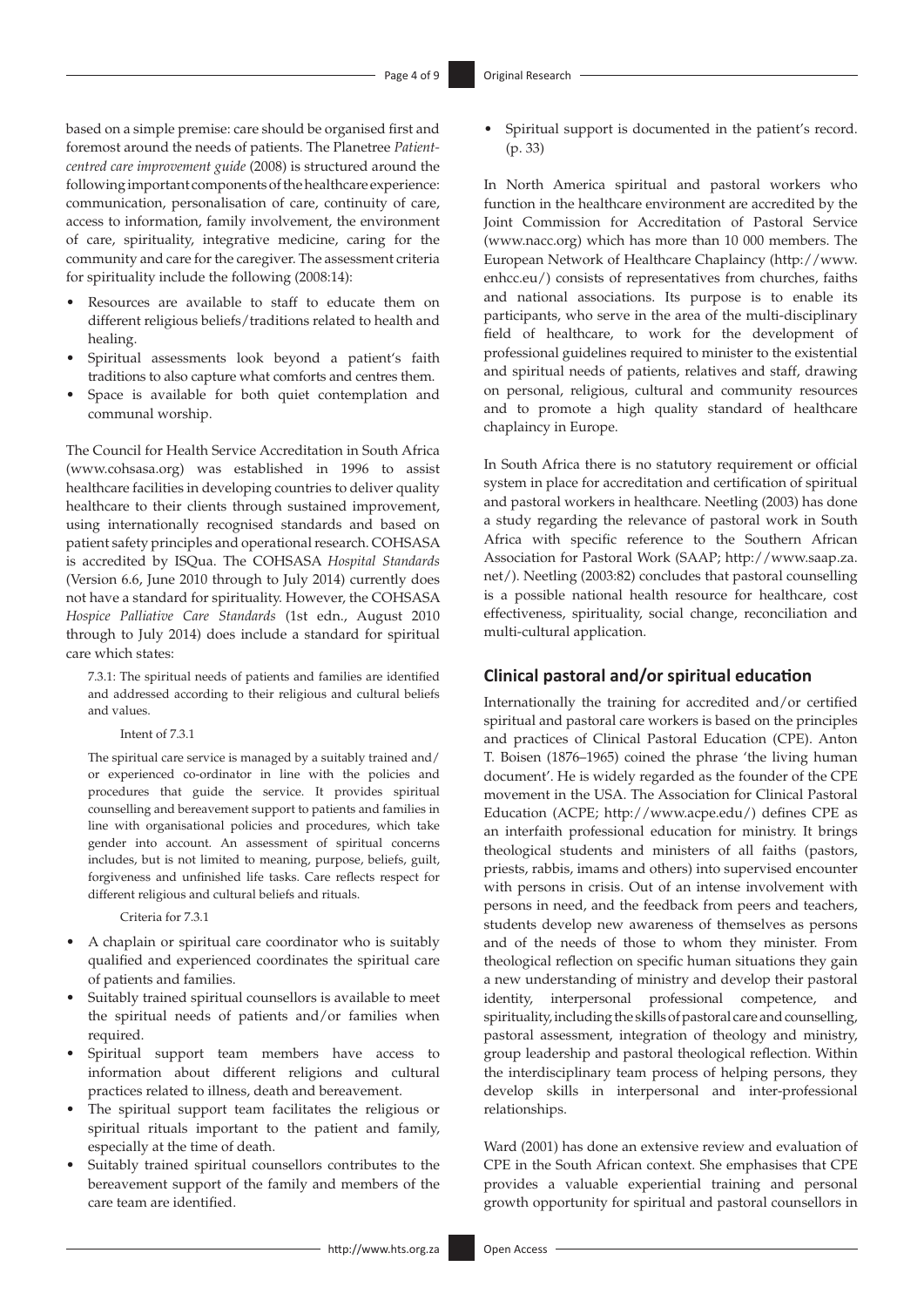a clinical context. 'The pressing problems facing ministry today demand that training for ministry must incorporate practical experience alongside theoretical knowledge' (2001:227). The 'action and/or reflection' model (with the verbatim, personal and group supervision at its core) and exposure to the clinical setting provides a challenging learning environment (2001:231–235). She warns, however, that CPE might not fit easily into the culture and methods of ministry training in South Africa (2001:242). For CPE to be valid it must incorporate the cross-cultural customs and traditions in its context. Other challenges that need to be addressed are language, gender issues and questions of length and context.

It is clear that spiritual and pastoral work should be an essential (if not mandatory) part of holistic people-centred healthcare. It also provides a valuable opportunity for personal growth and ministerial training and practice.

South Africa with its 342 Public (National Department of Health; [http://www.doh.gov.za\)](http://www.doh.gov.za) and 216 private (Hospital Association of South Africa; [http://www.hasa.co.za\)](http://www.hasa.co.za) hospitals offers a huge challenge and opportunity. On the whole, hospital managements are positive towards the provision of spiritual and pastoral care and services. South Africa does, however, not have systems in place as in North-America, Europe and Australia where spiritual/pastoral/chaplaincy services are funded by government or by hospitals themselves. Bross and DeAngelo (2012) emphasise that strategic planning should be key to the functioning of spiritual/pastoral/ chaplaincy departments and services and should include funding and infrastructure development. This will be crucial in the South African context and cannot be accomplished without the support and involvement of the FBCs and FBOs.

### **The faith-based community and faith-based organisations in healthcare**

South Africa has a very substantial burden of disease, not only from HIV and AIDS but also from preventable conditions arising from poor sanitation, nutrition and other conditions of poverty, as well as a growing burden of non-communicable disease affected by lifestyle. High levels of crime, physical trauma and violence places a further burden on the healthcare system. The important role of FBCs and FBOs is already indicated in the Department of Social Development's 2011 report on the South African non-profit sector. Faith-based organisations are the third biggest sector (12% = 8839 out of a total of 76175), after Social Services (34%) and Development and Housing (21%). This is followed by the Health Sector (11% = 8723). The South African government's National Strategic Plan on HIV, STIs and TB 2012–2016 (n.d.) recognises the important role of the faith-based sector and the networks it provides. In the 2012 journal article titled, 'The scale of faith based organization participation in health service delivery in developing countries', Kagawa, Anglemyer and Montagu (2012) estimated that faith-based organisations play a substantial role in providing healthcare in developing countries and in some cases provide up to 70% of all healthcare services.

A hallmark of South African society, apart from its diversity and inequalities, is the religious involvement of people and communities. In the 2011 census, questions about religion were not included. The 2001 census indicated that more than 80% of South Africans had some religious affiliation [\(http://](http://www.statssa.gov.za/) [www.statssa.gov.za/](http://www.statssa.gov.za/)). However, the 2012 Gallup poll indicated a 19% decline in religiosity from 83% (2005) to 64% (2012). A very interesting trend is that levels of religiosity are much higher in low-income groups (66%) than in high income groups (49%).

Magezi (2008) is therefore correct in emphasising the churches' contribution to national health and well-being. The church is a subsystem of the community and as such can influence the community and society (Magezi 2008:273). As much as the church, a clinic or a hospital must also be considered as part of the community, and the church (FBCs and FBOs) can make an important contribution to the function and impact of these facilities. The church also has access to and can offer physical and human resources to the community, part of which can be health related (Magezi 2008:274). The church provides social and community cohesion and its leaders can play an important role in societal and moral transformation (Magezi 2008:274). Magezi (2012:167) pleads for the repositioning of churches from the periphery to the centre in order to make a meaningful contribution to public healthcare. He indicates three areas of participation: increasing access to primary and preventive care, improving delivery and quality of healthcare and improving patients' self-management of their disease. FBOs and FBCs can also play an important role in community healthcare and primary healthcare. De Gruchy (2007) indicates the value that religion can add to health in the following areas: Religion offers presence; Religion offers an integration of tangible and intangible health promoting factors; Religion offers relationships and networks; Religion offers an interpretive framework.

What needs to be added is that the faith-based community also provides context for care, compassion and hope. People throughout history have dealt with illness, loss, suffering, trauma and pain in spiritual ways. According to Louw (2008:118–122), illness must be seen as a conflict and existential crisis. It causes conflict with the body, the self (identity crisis), the environment, and a crisis of faith and ultimately an existential life crisis in which our sense of purposefulness and direction is questioned. Illness further threatens our will to live, confronts us with our finites and mortality as well as with our past actions and its consequences for the future. Representatives of that community (whether professional or volunteer) build a bridge to the faith community to communicate that we are part of a bigger group who share in our humanity and vulnerability. The faith-based community is also an important resource to support healthcare workers in their commitment to provide compassionate care.

It is clear that spirituality, spiritual and pastoral work and FBCs and/or FBOs have an essential role to play in the provision of holistic people-centred healthcare. This is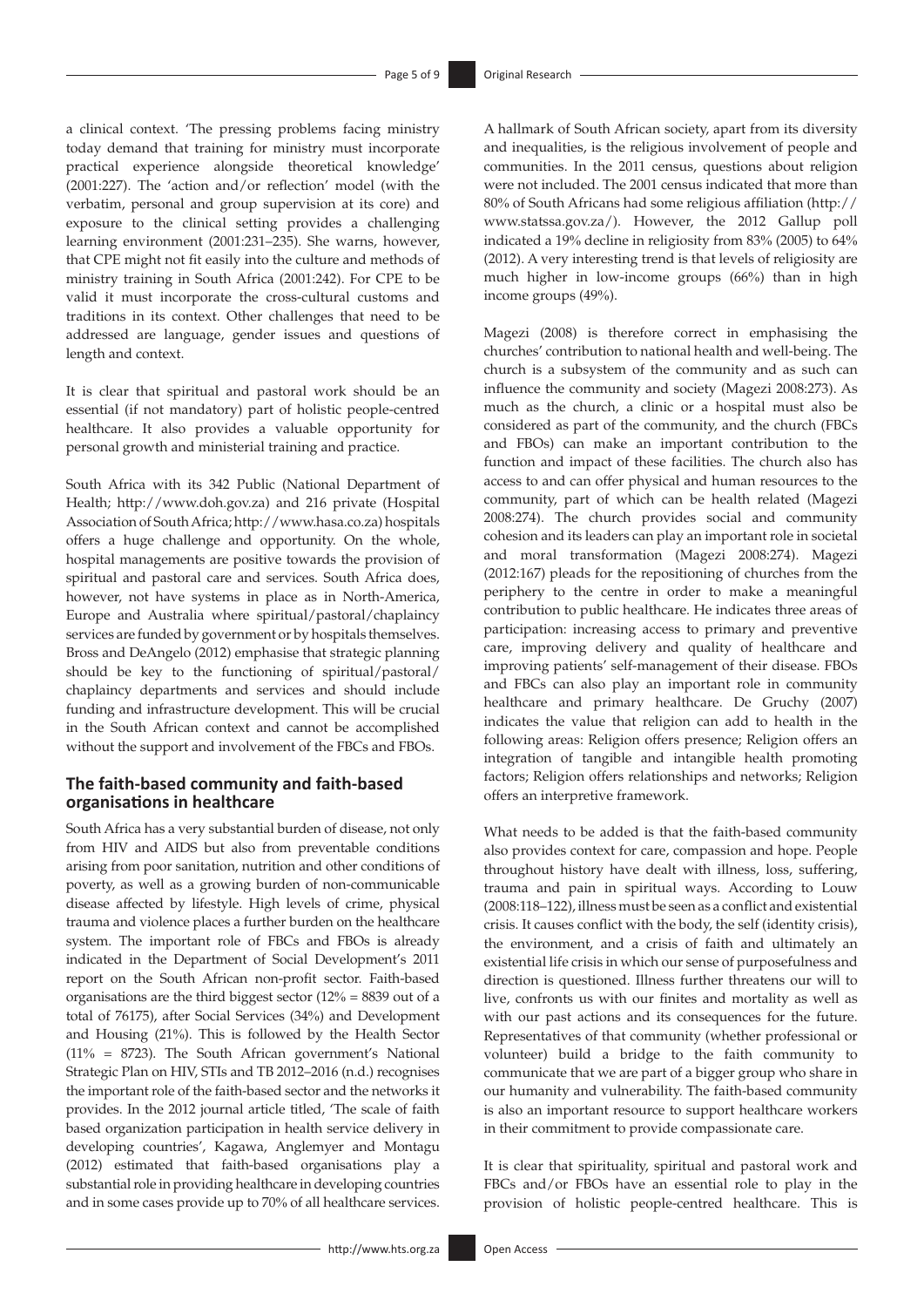internationally recognised and there are already excellent best practice models available. However, the nature and extent of this contribution in the South African context and how it can be enhanced is not easy to define and should be the subject of further practical theological research.

# **A dynamic understanding of health and illness**

In our modern society with its focus on life, health, production, achievement and success those that are ill are often subject to the stigma of uselessness and futility (Louw 2008:10). It is therefore important to take note of the WHO definition of health that was accepted in 1948: 'Health is a state of complete physical, mental and social well-being and not merely the absence of disease or infirmity'. It is important that the starting point for the definition is health and not illness and a holistic view of health is embraced. However, this definition is in itself also problematic as it makes attainment of 'health' virtually impossible.

The benefits to humanity of the advance in medical sciences cannot be denied. The danger is obvious that a bio-medical model with its focus on treatment and cure gains supremacy over all other models and interpretations. Swinton (2012: 110–113) points out the importance of understanding knowledge systems in healthcare. On the one hand there is nomothetic knowledge, which is gained through the application of the scientific method in, for example, experiments and randomised control trails. The supremacy of this kind of knowledge is often taken for granted and gives rise to empiricism. On the other hand, we have ideographic knowledge, which assumes that knowledge can be discovered through unique, non-replicable experiences. Nomothetic knowledge takes the 'typical patient' and tested treatment regimens as its starting point. Ideographic knowledge perceives the uniqueness of people and the particularity of meaning and experience. The bio-medical approach can only find its rightful place in healthcare that is holistic and people-centred. Louw (2008:47) is therefore correct in stating that health includes responsible medical practices as well as the utilisation of spiritual, cultural, psychological and social sources. This is partly why a practical theological approach must be part of the discussion on holistic people-centred healthcare.

The theme of an 'African' interpretation of illness, health and spirituality is of particular relevance for the South African context. Louw (2008:147) makes the observation that it is not possible to refer to the term 'African' as a homogenous allencompassing concept. He refers to Mazrui's contention that there is no tradition of an African identity and that Europeans gave their identity as 'Africans'. Africa should therefore rather be seen as a philosophical concept that describes the diversity and complexity of cultural and contextual settings. For Louw (2008) 'Africa' is also a spiritual category:

It is an inclusive category describing the 'spirit' of people living in Africa. Africa functions as a hermeneutical paradigm indicating a unique approach to life that differs from the analytical approach emanating from Western thinking and Hellenism. Africa is an attempt to describe and interpret how different cultures contribute to a better understanding of the dominant features of a mode of living and a philosophy of life; it refers to, among other things, the needs and unique struggles of people in this continent. (p. 47)

According to Manala (2005:103–117), the African worldview is holistic, characterised by strong community bonds, has dynamism and vitalism, has a heightened sense of the sacred and is anthropocentric. Ubuntu is central to the African way of life. According to Mbigi (1997):

Ubuntu (or *unhu* in Shona) is a literal translation for collective personhood and collective morality. It is best expressed in Xhosa proverb, *umuntu ngumntu ngabanye abantu* which simply means *I am because we are.* We have to encounter the collective *we* before we encounter the collective *I*. I am only through others. (p. 2)

Mbigi (1997:110) emphasises that 'the emancipation concept of Ubuntu can only be of significance in the context of collective work and survival issues'. He pleads for the revitalisation of the values Ubuntu, namely, morality, respect, human dignity, humaneness, compassion, care and understanding. Ubuntu requires one to respect others if one is to respect themself. This emphasises the fact that Ubuntu values the good of the community above self-interest. If the community is well, an individual will also be well. When faced with illness, Ubuntu, which puts more emphasis on respect, honesty and trustworthiness, plays an important role in care.

Manala (2005:137) states that in African thought health equals life. To be healthy means to have an unhindered flow of life in all aspects of one's being. In Africa illness is therefore one of the major enemies of human life. It is an indication that the existence of life is threatened. It is a decrease in life, reduced participation, and impaired wholeness. It therefore stifles the dynamic and creative life of the community. It is indeed a step in the direction of death (Manala 2005:140). In the African worldview, illness is not linked to bacteria, viruses and infection, but to a disruption of the system, the societal order and the web of life. The question *who* caused the illness is important in the African interpretation. Suspicion of underlying factors and the influence of evil powers are therefore present. Illness is also a cosmic event that befalls a person and cannot be separated from the reality of death. The degree of illness is determined by the concept of order, balance and harmony. A person can therefore only be healthy if the relationships have been restored (Louw 2008:169; Manala 2005:140–143).

This relational quality is crucial for an intercultural approach to pastoral care and counselling. Lartey (2012:140) also proposes a relational understanding of spiritual care that includes the following components: the relationship with transcendence, intra-personal (relationship with self), interpersonal (relationship with another), corporate (relationship among people) and spatial (relationship with both place and things).

Louw (2008:23–24) emphasises a qualitative approach to health and illness that is based on a dynamic understanding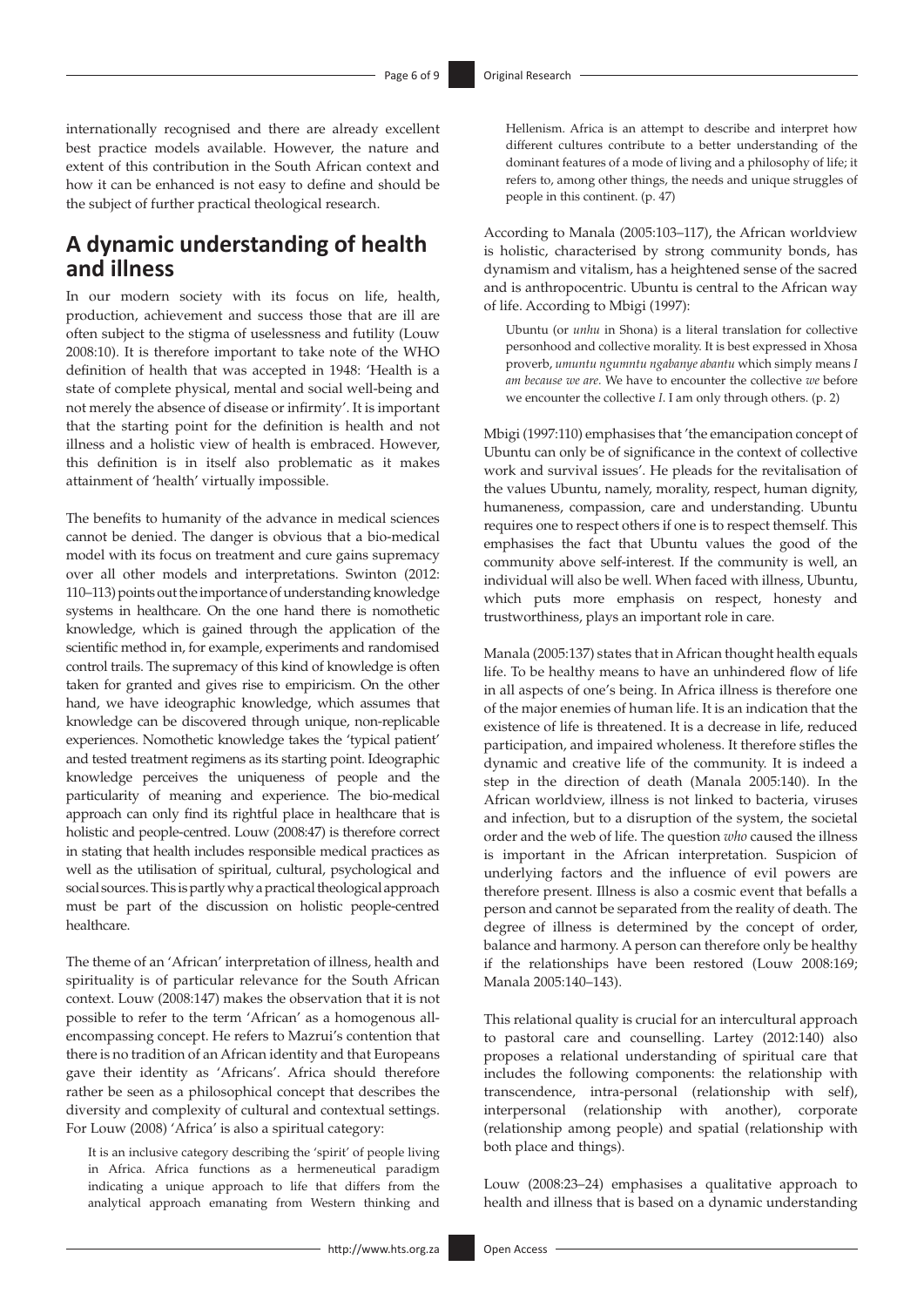of the health-illness field as a continuum. Instead of a circular model where healthy people are moved to ill health and back to health, a dynamic developmental model is suggested which moves reflexively and spirally. The interaction between sickness and health is determined by the person's lifestyle, responsive behaviour, quality of maturity and/or spirituality, ability to grow, learn and adapt as well as the available support systems. Health therefore has a religious-ethical component, which takes as a starting point a person's source of faith that enables them to live meaningfully (Louw 2008:47). The same can obviously be said of illness. We should (as pointed out above) be careful not to see illness just as the antithesis of health.

## **Spirituality in health and illness**

This leads us to the following important question: What then is holistic people-centred care? Puchalski and Ferrell (2010) have captured its essence:

People deserve 'total care' where they can speak authentically about their illness and where their spiritual needs as well as their physical, social and emotional needs are addressed. Illness, aging, and the prospect of dying can trigger profound questions about who people are, what their life meant, and what will become of them during the course of their illness and perhaps when they die. Who am I? How will I be remembered? These questions have the same importance in patients' life as do questions about treatment. (p. 3)

Louw (2008:9) states that coping with illness is an art when the patient sees their illness as a very special opportunity for growth. Illness can also be a special vocation and responsibility in the context of our living relationship with God and loving relationship with others. Coping with illness has to do with finding meaning in suffering, trusting when everything seems futile, transcending the anxiety of those around us and living with hope in the face of death. Louw (2008:10) emphasises that the task of pastoral care is not only to sustain the sick, but also to prepare the healthy for the crisis and opportunity of illness.

For Louw (2008) 'cura vitae' (the healing of life) is about:

**…** a theology of life and the healing of life from the viewpoint of Christian spirituality. It is about how new life in the risen Christ and the indwelling presence of the Spirit can contribute to the empowerment of human beings. It is about hope, care and the endeavour to give meaning to life within the reality of suffering, our human vulnerability, and the ever-present predicament of trauma, illness and sickness. (p. 11)

Spirituality is certainly a buzz word in contemporary society. It is however open to a wide variety of interpretations that stretches from the clinical medical interpretations to esoteric fields such as paranormal psychology. In 'The "turn" to spirituality' Kourie (2006) has managed to capture both the essence and diversity of the concept:

Spirituality refers to the *raison-d'être* of one's existence, the meaning and values to which one ascribes. Thus everyone embodies a spirituality, be it nihilistic, materialistic, humanistic, or religious. There are diverse spiritualities, each one culturespecific, expressing its own historical, sociological, theological, linguistic and philosophical orientation. Post-patriarchal and telluric, contemporary spirituality affects all areas of society, including the business world, education, healthcare, the arts, ecology, politics, religion and particularly the academy, where new programmes in spirituality are attracting a large number of students. The new surge of interest in spirituality is a force for personal and societal transformation. (p. 22)

In African spirituality God appears to be both distant (remote) and near, transcendent and immanent. Divinity is perceived in terms of vitalism, as a force that moves and rules humanity and determines their fate in the world. In African thought inclusiveness is important and, therefore, African religion is both communal and anthropocentric. The role and veneration of ancestors in African spirituality emphasise the unity and continuity of life. African spirituality cannot be separated from the complexity of guilt and shame experiences (Louw 2008:160–165).

Traditionally, healthcare practitioners did not want to engage with 'spirituality' because it was more or less equated to 'religion' and thus seen as outside the scope of healthcare. This has changed, as was indicated in this article. The healthcare benefits of religion and spirituality are acknowledged and it has become part of the discussion about health and illness. There is broadening consensus that must be taken into account by healthcare workers in general when diagnosing and developing and accessing treatment plans. Religion and spirituality can also play an important role in the life of a healthcare worker. In many cases it is tied to a sense of calling or a personal philosophy about care. It also plays a role in resilience, coping with a stressful environment and preventing burnout.

# **Spiritual and pastoral work in healthcare**

The broad consensus about the role of spirituality and religion in healthcare also means that the place, nature and scope of spiritual and pastoral work are re-evaluated. Kerugmatic and confessional approaches to pastoral work are not favoured in the healthcare environment, as these presume the 'proclamation' of a message or the confession of sins based on a very limited biblical worldview. Louw (1998:66–77) has chosen the concept of 'encounter' as central metaphor for spiritual and pastoral care. Pastoral events create an encounter in which a mutual God-human relationship takes place. It implies reciprocity and interaction as well as a partnership and togetherness in which a dialogue can take place. Encounter implies being aware of somebody's presence as well as experiencing oneself. It is an event of knowing oneself and the other on an existential level and is part of a process of understanding and interpretation. It is transformational in nature and nobody leaves an encounter unchanged. Finally, encounter is characterised by dualities of distance and closeness, challenging and listening, dialogue and action.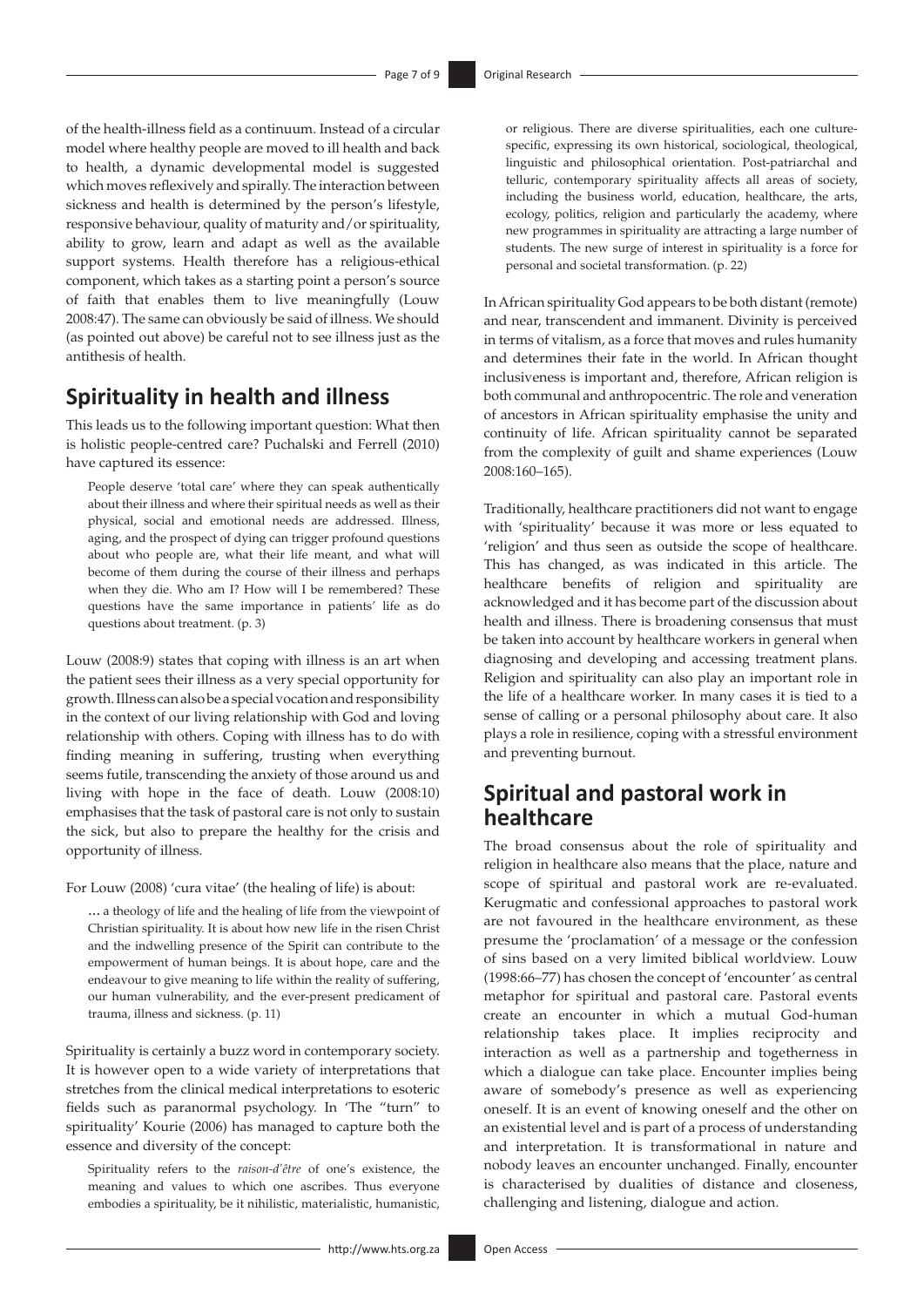'Encounter' is best experienced and understood within a narrative framework (which is also an essential part of African culture). The practice of storytelling, understanding and changing is based on the principles of hermeneutics and the hermeneutical circle of understanding (Capps 1989: 22–38; Gerkin 1997:6–11; Heitink 1999:178–200; Louw 1998:86–100). Hermeneutics enables us to understand the conditions for, principles of, and execution of the process of understanding. On the one hand we have to understand 'God's story' and his journey with humanity as it is reflected in Scripture. On the other hand we must understand the 'human story' and the individual story of the person we have an encounter with. Hermeneutically speaking we want to understand and interpret the human story in the context of God's story so that a fusion of horizons can take place. Thus, the individual story will not only be communicated, understood and interpreted but also transformed through the pastoral encounter.

A narrative-hermeneutical approach is particularly relevant in multi-cultural contexts. Not only do we have diverse cultures in society playing a role but also the 'culture' of the medical environment and healthcare. This environment has its own language, principles and interpretative systems. Often patients experience that their own interpretive systems break down in this environment.

### **Conclusion**

Let us revisit the four tasks of practical theology identified by Osmer (2008:4). From a descriptive-empirical perspective it is clear that spirituality, spiritual and pastoral work, the faithbased community and faith-based organisations can make a valuable contribution to holistic people-centred healthcare in South Africa. We are faced with a complex interpretive task because, on the one hand, this must take place within an African context and worldview. On the other hand, the modern healthcare environment will require that we must work within a well-defined framework. Normatively speaking, we need to develop a framework that is theologically grounded, contextually relevant (for the South African healthcare environment), inclusive and pluralistic (making room for Western medicine and African worldviews, culture and practices). On a pragmatic level our approach should be empirically and methodologically sound and consistent, as well as evidence based (taking note of and developing best practice policies and procedures for the South African context). Key to this will be the creative mobilisation, use and management of available and potential physical and human resources.

Having said this, we must constantly be reminded that there are more to the human being and their existence than what can be researched, described and evaluated. 'Spirituality' and 'health' will always have elements that will not comply with nomothetic knowledge systems. Crisis, trauma, illness, loss, suffering and death are part of our human condition and will continue to challenge our conceptual frameworks and quest to find meaning in the midst thereof.

The author declares that he has no financial or personal relationships which may have inappropriately influenced him in writing this article.

### **References**

- Bross, W.L. & DeAngelo, P., 2012, 'Strategic planning: A basis for all infrastructure development and growth within spiritual/pastoral care', in S.B. Roberts (ed.), *Professional spiritual and pastoral care*, pp. 313–329, Skylight Paths, Woodstock, VT.
- Capps, D., 1998, *Living stories*, Fortress Press, Philadelphia, PA.
- Centre for Development and Enterprise, 2011, *Reforming healthcare in South Africa: What role for the private sector?*, viewed 20 January 2014, from [http://www.](http://www.cde.org.za/wp-content/uploads/2012/12/REFORMING%20HEALTHCARE%20IN%20SA%20full%20report.pdf) [cde.org.za/wp-content/uploads/2012/12/REFORMING](http://www.cde.org.za/wp-content/uploads/2012/12/REFORMING%20HEALTHCARE%20IN%20SA%20full%20report.pdf)%20HEALTHCARE%20 IN%20SA%20full%[20report.pdf](http://www.cde.org.za/wp-content/uploads/2012/12/REFORMING%20HEALTHCARE%20IN%20SA%20full%20report.pdf)
- Cobb, M.R., Puchalski, C.M. & Rumbold, B. (eds.), 2012, *Oxford textbook on spirituality in health care,* Oxford University Press, New York.
- Culliford, L., 2002, 'Spiritual care and psychiatric treatment: An introduction', *Advances in Psychiatric Treatment* 8, 249–261.
- De Gruchy, S., 2007, 'Taking religion seriously: Some thoughts on "respectful dialogue" between religion and public health in Africa', viewed 20 January 2013, from [http://www.arhap.uct.ac.za/downloads/ARHAP\\_colloquium2007.pdf](http://www.arhap.uct.ac.za/downloads/ARHAP_colloquium2007.pdf)
- Department of Health, n.d., 'The 10 point plan', viewed 14 February 2014, from [http://www.hst.org.za/sites/default/files/ks\\_1V2\\_10pointplan.pdf](http://www.hst.org.za/sites/default/files/ks_1V2_10pointplan.pdf)
- Department of Health, 2010, *Strategic plan 2010–2013*, viewed 21 January 2014, from [http://www.nationalplanningcycles.org/sites/default/files/country\\_docs/](http://www.nationalplanningcycles.org/sites/default/files/country_docs/South%20Africa/south_africa_strategic_health_plan_2010-2013.pdf) South%[20Africa/south\\_africa\\_strategic\\_health\\_plan\\_2010-2013.pdf](http://www.nationalplanningcycles.org/sites/default/files/country_docs/South%20Africa/south_africa_strategic_health_plan_2010-2013.pdf)
- Department of Health, 2011, *Green paper on national health insurance*, viewed 21 January 2014, from [http://www.hst.org.za/sites/default/files/2bcce61d2d1b8](http://www.hst.org.za/sites/default/files/2bcce61d2d1b8d972af41ab0e2c8a4ab.pdf) [d972af41ab0e2c8a4ab.pdf](http://www.hst.org.za/sites/default/files/2bcce61d2d1b8d972af41ab0e2c8a4ab.pdf)
- Duke University Center for Spirituality, Theology and Health, 1998, *Vision, mission, accomplishments and future plans*, viewed 14 December 2012, from [http://www.](http://www.spiritualityandhealth.duke.edu/resources/pdfs/CSTH_Vision_Mission_Accomplishments_and_Future.pdf) [spiritualityandhealth.duke.edu/resources/pdfs/CSTH\\_Vision\\_Mission\\_](http://www.spiritualityandhealth.duke.edu/resources/pdfs/CSTH_Vision_Mission_Accomplishments_and_Future.pdf) [Accomplishments\\_and\\_Future.pdf](http://www.spiritualityandhealth.duke.edu/resources/pdfs/CSTH_Vision_Mission_Accomplishments_and_Future.pdf)
- Forschungsinstitut für Spiritualität und Gesundheit Research Institute for Spirituality and Health, 2005, viewed 9 January 2012, from <http://www.fisg.ch>
- George Washington Institute for Spirituality and Health, n.d., 'GWish information leaflet', viewed 15 December 2012, from [http://www.gwumc.edu/gwish/pdf/](http://www.gwumc.edu/gwish/pdf/gwish_brochure.pdf) [gwish\\_brochure.pdf](http://www.gwumc.edu/gwish/pdf/gwish_brochure.pdf)
- Gerkin, C.V., 1997, *Introduction to pastoral care,* Abingdon Press, Nashville, TN.

Heitink, G., 1999, *Practical theology,* Eerdmans, Grand Rapids, MI.

- Hospice Palliative Care Association of South Africa, 2010, *Palliative care standards (1st edition - August 2010 through to July 2014),* viewed 14 January 2014, from [http://](http://www.hpca.co.za/frontpage/documents.html) [www.hpca.co.za/frontpage/documents.html](http://www.hpca.co.za/frontpage/documents.html)
- Kagawa, R.C., Anglemyer A. & Montagu D., 2012, 'The scale of faith based organization<br>participation in health service delivery in developing countries: Systematic review<br>and meta-analysis', PLoS One 7(11), e48457. doi:10.1
- Koenig, H.G., King, D.E. & Carson, V.B., 2012, *Handbook of religion and health*, Oxford University Press, New York.
- Koenig, H.G., McCullough, M. & Larson, D.B., 2001, *Handbook of religion and health*, Oxford University Press, New York.
- Kourie, C., 2006, 'The "turn" to spirituality', *Acta Theologica Supplementum* 8, 19–38.
- Lartey, E.Y., 2012, 'Pastoral theology in healthcare settings: Blessed irritant for holistic human care', in M.R. Cobb, C.M. Puchalski & B. Rumbold (eds.), *Oxford textbook on spirituality in health care,* pp. 286–293, Oxford University Press, New York.
- Louw, D.J., 1998, *A pastoral hermeneutics of care and encounter*, Lux Verbi, Wellington.
- Louw, D.J., 2008, *Cura vitae: Illness and the healing of life,* Lux Verbi, Wellington.
- Manala, M.J., 2005*,* 'An Afro-Christian ministry to people living with HIV/Aids in South Africa'*, Hervormde Teologiese Studies* 61(3), 897–914.
- Magezi, V., 2008, 'Possibilities and opportunities: Exploring the churches' contribution to fostering national health and well-being in South Africa', *Practical Theology in South Africa* 23(3), 261–278.
- Magezi, V., 2012, 'From periphery to the centre: Towards repositioning churches for<br>meaningful contribution to public health care/ HTS Teologiese Studies/ Theological<br>Studies 68(2), Art. #1312, 8 pages. http://dx.doi.org/1
- Mbigi, L., 1997, *Ubuntu: The African dream in management*, Sigma Press, Pretoria.
- National Department of Social Development, 2011, *State of South African registered non-profit organizations* (2010/2011), viewed 16 December 2012, from [http://](http://www.dsd.gov.za/npo/index.php?option=com_docman&task=doc_download&gid=73&Itemid=39) [www.dsd.gov.za/npo/index.php?option=com\\_docman&task=doc\\_](http://www.dsd.gov.za/npo/index.php?option=com_docman&task=doc_download&gid=73&Itemid=39) [download&gid=73&Itemid=39](http://www.dsd.gov.za/npo/index.php?option=com_docman&task=doc_download&gid=73&Itemid=39)
- National Planning Commission, 2013, *The National Development Plan 2030: Our future make it work,* viewed 15 December 2012, from [http://www.gov.za/sites/www.gov.za](http://www.gov.za/sites/www.gov.za /files/Executive%20Summary-NDP%202030%20-%20Our%20future%20-%20make%20it%20work.pdf) /files/Executive%20Summary-NDP%202030%20-%20Our%20future%20-%20 make%20it%20work.pdf
- Neetling, I., 2003, 'The relevance of pastoral work in South Africa with specific reference to the Southern African Association for Pastoral Work', MTh thesis, UNISA, Adelaide.